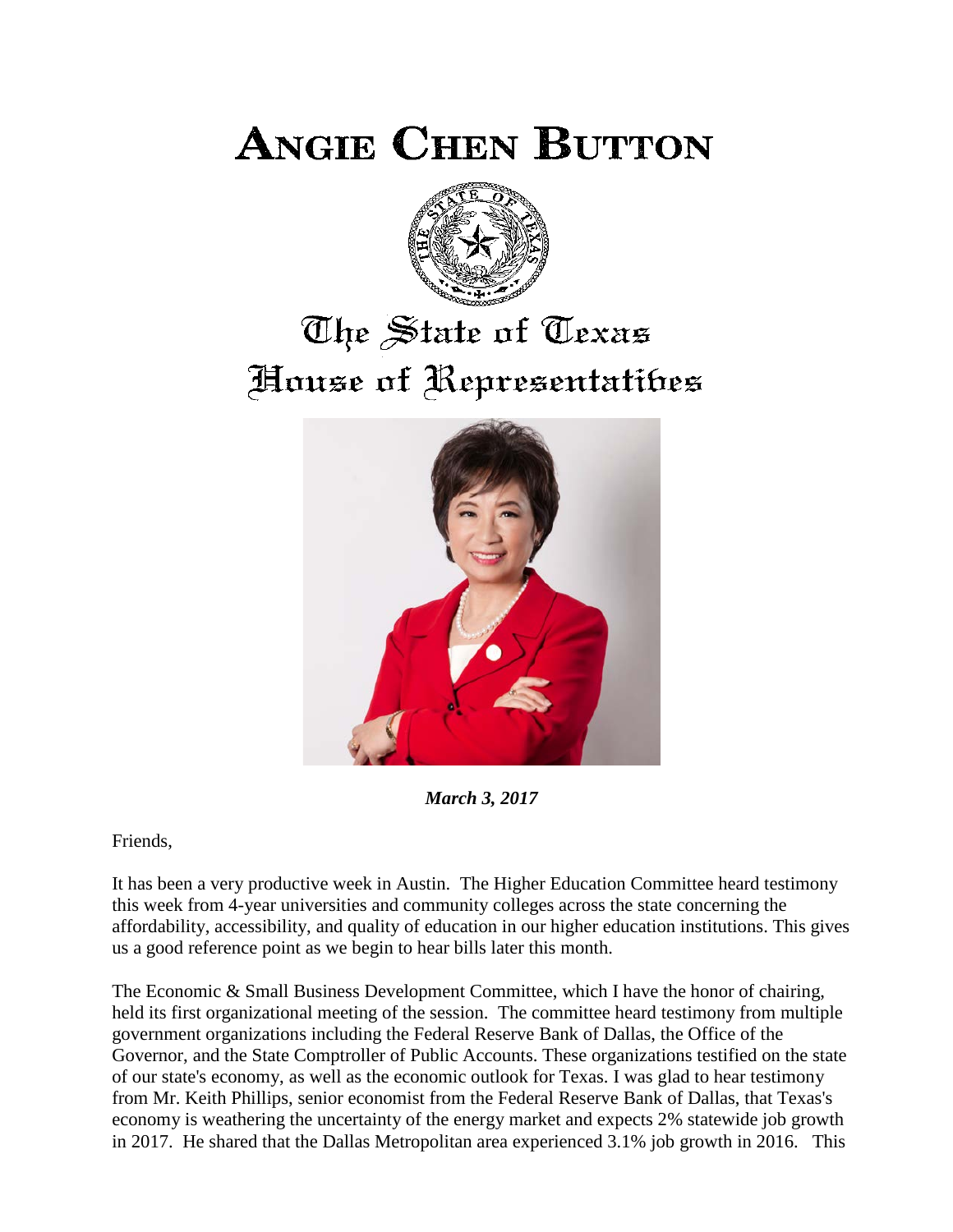is a result of our pro-business policies and economic development strategies. The committee will work hard this session to not only maintain, but improve upon those policies.



**Discussing economic development issues with the Subcommittee Chairman of Small Business, Will Metcalf.**

## **Child Protection**

This week, the Texas House approved the first two major bills of the 2017 legislative session, unanimously passing legislation to improve child protection in the state.

HB 4, provides additional support for family members who care for a child who has been removed from his or her home. Members of the House also approved HB 5 which would give the Department of Family and Protective Services (DFPS) more independence by creating a standalone agency with a Commissioner appointed by the Governor. DFPS, which oversees Child Protective Services, is currently part of the state's Health and Human Services Commission.

Both bills reflect months of study and deliberation by an informal workgroup of House Members that Speaker Joe Straus convened to focus on child protection last year.

"Today the House showed that improving child protection is among our highest priorities," Speaker Straus said. "We have taken a couple of very important steps toward providing better protection and care for children in terrible circumstances, with more to come in the weeks ahead."

Governor Greg Abbott identified reforming Child Protective Services as an emergency issue in this year's legislative session. In addition to the bills approved Wednesday, the House has proposed a budget that would fund additional staff and higher salaries at CPS, where annual turnover among caseworkers is around 30 percent.

I am very proud of the Texas House for putting children first. I look forward to continuing our work to protect our youth.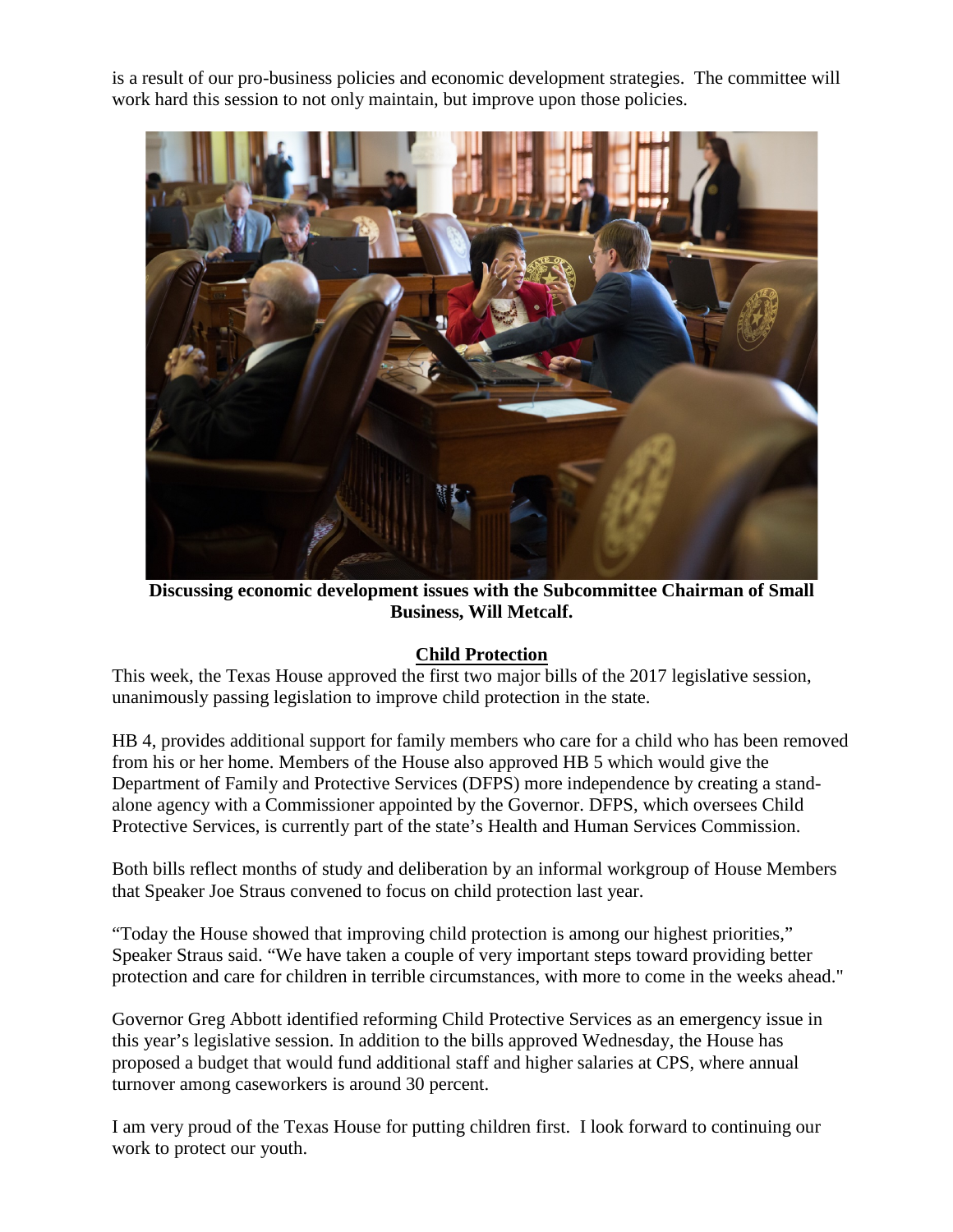

**Speaking to members of the Richardson Chamber, City of Richardson, and RISD during their Richardson Day at the Capitol this week. In attendance were Mayor Paul Voelker, Mayor Pro Tem Mark Solomon, Councilmember Mabel Simpson, Councilmember Scott Dunn, City Manager Dan Johnson, Chamber President Bill Sproull, UTD President Dr. Richard Benson, Chamber Chairman Bryan Marsh, RISD Superintendent Dr. Jeannie Stone, RISD Board President Kim Caston, and Board Members Jean Bono, Eron Linn, Katie Patterson.**